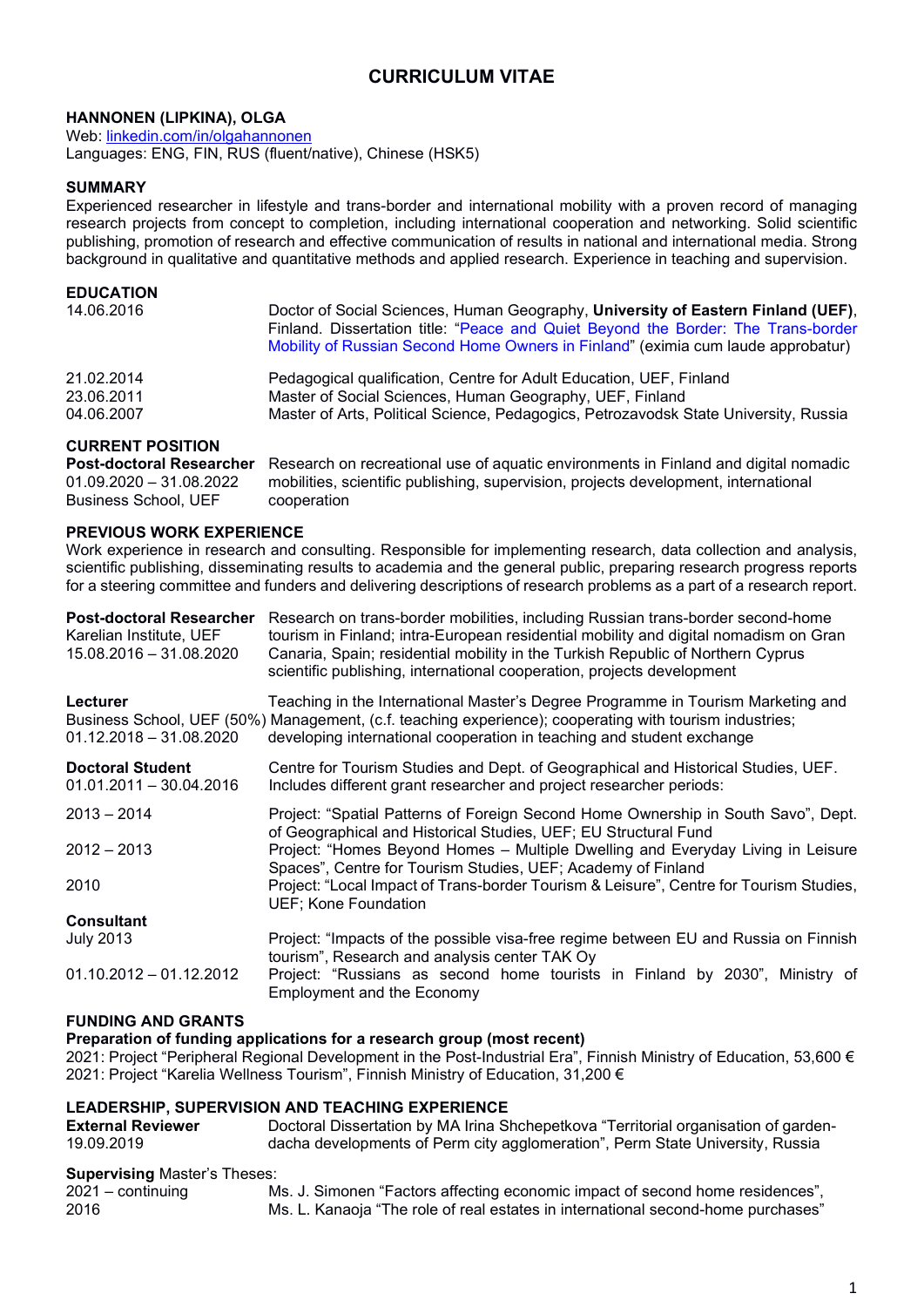### Teaching (in English)

| International Master's Degree Program in Tourism Marketing & Management: Tourist       |
|----------------------------------------------------------------------------------------|
| Behavior; Experience Design; Practical Tourism Research; Current Issues in Tourism     |
| Several single lectures in the UEF courses: Trends and Thoughts in Geography;          |
| Economic Development of Border Regions; Methodological Approaches in the Social        |
| Sciences (including exam grading); Ethnic Conflicts and Competition in the Post-Soviet |
| Borderlands; Introduction to Tourism Marketing and Management                          |
| Qualitative Research in Geography, Dept. of Geographical & Historical Studies, UEF     |
| SPSS tutorials, graduate level, Dept. of Geographical & Historical Studies, UEF        |
|                                                                                        |

## SCIENTIFIC AND ACADEMIC MEDITS

| SCIENTIFIC AND ACADEMIC MENTS<br><b>Scientific Meetings</b>                    |                                                                                                                                                                                                                                                                                                                                                    |
|--------------------------------------------------------------------------------|----------------------------------------------------------------------------------------------------------------------------------------------------------------------------------------------------------------------------------------------------------------------------------------------------------------------------------------------------|
| 22.06.2022                                                                     | Invited panelist: "The state of Nordic tourism geographies", Nordic Geograph. Meeting                                                                                                                                                                                                                                                              |
| 29.10.2021                                                                     | Invited panelist, "Understanding neo-nomadic mobilities beyond self-actualization:<br>structural, sociocultural and economic constraints", Global Mobility Humanities Conf.                                                                                                                                                                        |
| 13.09.2021                                                                     | Invited speaker "Remote Work Travel and Tourism", Tourism Marketing and<br>Management Annual Webinar, University of Eastern Finland                                                                                                                                                                                                                |
| 18.05.2021                                                                     | Hosting a webinar: "Working and Travelling: The Phenomenon of Digital Nomads",<br>organized by the Youth Time International Movement                                                                                                                                                                                                               |
| 21.02.2019                                                                     | Session organiser "Mobilities, Transport, Tourism and Travel" at "Reinventing Mobilities<br>and Borders: Cross-disciplinary Conversations" symposium, Joensuu, Finland                                                                                                                                                                             |
| <b>Research Visits Abroad</b>                                                  |                                                                                                                                                                                                                                                                                                                                                    |
| <b>Drexel University, USA</b><br>08.04.2019 - 12.04.2019                       | <b>Center for Mobilities Research and Politics</b><br>Advancing aspects of mobility justice with a leading mobility scholar Prof. Mimi Sheller                                                                                                                                                                                                     |
| University of Isfahan, Iran<br>26.04.2019 - 01.05.2019                         | Department of Geography, Teaching exchange<br>Lecturing on Finnish tourism trends and foreign recreational properties in Finland                                                                                                                                                                                                                   |
| <b>Russian Academy of</b><br>Sciences, Russia<br>$02.08.2019 - 10.08.2019$     | Institute of Geography<br>Collaborating with leading Russian scholars in rural development Dr. Tatiana Nefedova<br>& Prof. Andrey Treyvish, including fieldwork dacha ethnography in the Kostroma region                                                                                                                                           |
| <b>Royal Holloway</b><br>University of London, UK<br>$09.11.2018 - 30.11.2018$ | Department of Geography<br>Collaborating with one of the leading mobility scholars, Prof. Peter Adey, developing<br>expertise in theoretical debates on the notion of mobility, mobility regime and borders                                                                                                                                        |
| <b>MAGEM Youth Center,</b><br>Cyprus<br>$07.05.2018 - 27.05.2018$              | Famagusta, Turkish Republic of Northern Cyprus (TRNC), Cyprus<br>Developing a research project on international mobility and recreational property<br>purchases in light of a complicated legal framework of TRNC, fieldwork, data collection                                                                                                      |
| Canaria, (ULPG), Spain<br>May 2017, 2019, April 2018                           | U. of Las Palmas de Gran University Institute of Tourism and Sustainable Economic Development<br>Advancing a joint project on intra-European residential mobility, fieldwork, developing<br>a project on digital nomadism with Prof. Lehto, X. (Purdue U.) & Dr. Aguiar, T. (ULPG)                                                                 |
| <b>Hosting International Visitors</b>                                          |                                                                                                                                                                                                                                                                                                                                                    |
| Aug 2017 and Sept 2018                                                         | Dr. Teresa Aguiar Quintana, University of Las Palmas de Gran Canaria, Spain<br>Advancing a joint project on intra-European residential mobility on GC, scientific writing                                                                                                                                                                          |
| 2021 - continuing                                                              | <b>MEMBERSHIP AND POSITION OF TRUST IN SCIENTIFIC SOCIETIES</b><br>Co-editor-in-chief, Finnish Journal of Tourism Research                                                                                                                                                                                                                         |
| 2019 - continuing<br>Description:                                              | Vice-chair, The Finnish Association for Russian and East European Studies<br>Promoting research on Russia and Eastern Europe in Finland, planning and publishing<br>"Eastern Studies" Journal, nominating annual best Master's Thesis Award                                                                                                        |
| 2019 - continuing                                                              | Member of the Lifestyle Migration Hub Network – an international hub of researchers<br>in the fields of lifestyle migration and tourism-informed mobility                                                                                                                                                                                          |
| $05.12.2014 -$ continuing                                                      | Ad-hoc reviewer in 10 journals: Tourism Geographies; Journal of Borderlands<br>Studies; Geographia Polonica; Scandinavian Journal of Hospitality & Tourism; Journal<br>of Spatial & Organisational Dynamics; Acta Borealia; Housing, Theory & Society; The<br>International Journal of Housing Policy; Journal of Information Technology & Tourism |
|                                                                                | <b>SCIENCE COMMUNICATION AND EXPERT ASSIGNMENTS IN MEDIA (Total appearances: 45)</b><br>TV (total 10 times): TRT World (TR) Duetsche Welle (GER) Mega TV (RRA) VIe A-Studio (FIN) VIe News Itä-                                                                                                                                                    |

TV (total 10 times): TRT World (TR), Duetsche Welle (GER), Mega TV (BRA), Yle, A-Studio (FIN), Yle News Itä-Suomi (FIN), Yle po-russki (FIN), Life News Russia (RUS)

Radio/Podcast (total: 7 times): Alone Together Podcast (CA); Deutschlandfunk (GER), Yle News (FIN) Newspaper interviews (total: 28 times): The Wall Street Journal, BBC World, Springer Nature, Helsingin Sanomat, Viva Canarias Spain, Karjalainen, Ilta-Sanomat, Iltalehti, Länsi-Savo, Hufvudstadsbladet, Itä-Savo, Yle Online News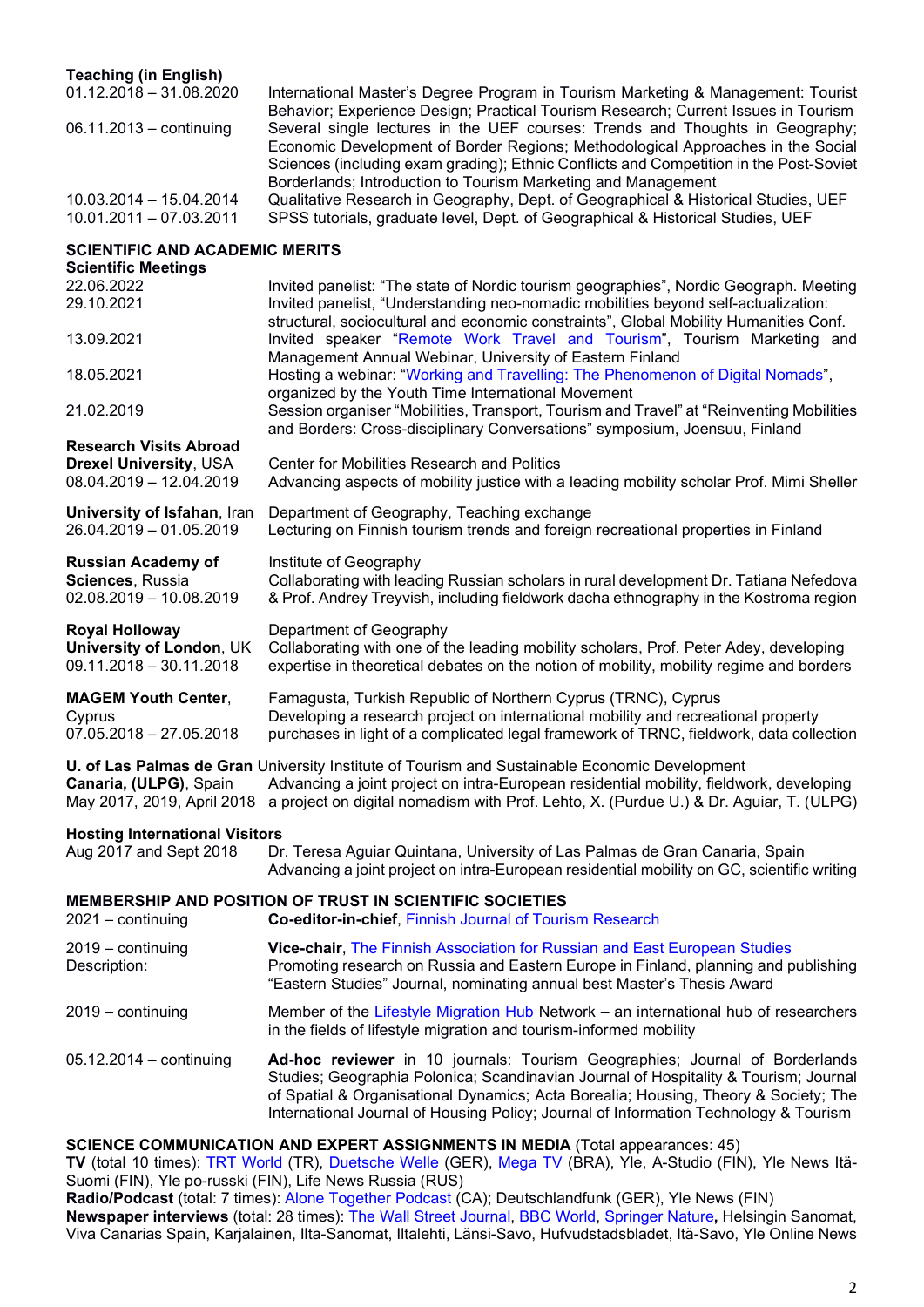## LIST OF PUBLICATIONS

Total number of publications: 40<br>including peer-reviewed articles: 11 Google Reference Index: 322 c peer-reviewed book chapters: 8 non-refereed scientific articles and chapters: 10 reports and other publications: 11

Google Reference Index: 322 citations<br>h-index: 10

## MOST RECENT AND RELEVANT

A: Peer-reviewed scientific articles

A1: Journal articles (refereed)

Hannonen, O. (2020). In search of a digital nomad: defining the phenomenon. Information Technology and Tourism, 22, 335-353.

Hannonen, O. (in review). Mobility regime on the move: Russian trans-border second-home mobility in Finland. Mobilities.

Hannonen, O. Aguiar, T. &, Lehto, X. (in review). A supplier side view of digital nomadism: the case of Destination Gran Canaria. Tourism Management.

Hannonen, O. & Hoogendoorn, G. (in review). Angling tourism: a state-of-the-art review. Finnish Journal of Tourism Research.

Albrecht, E., Hannonen, O., et al. (in review). Browning of boreal lakes: Do public perceptions and governance meet the biological foundations? Science of the Total Environment.

Hannonen, O. (2019). Bordering mobilities: the case of Russian trans-border second-home ownership in Finland. Journal of Finnish Studies, 22 (1&2), 241-264.

Hannonen, O. (2018). Second Home Owners as Tourism Trend-Setters: A Case of Residential Tourism in Gran Canaria. Journal of Spatial and Organizational Dynamics, 6 (4), 345-359.

Hannonen, O., Lehtonen, O. & Toivakka, M. (2016). Confronting the social debate: a study of the distribution of Russian recreational properties in Eastern Finland. Norwegian Journal of Geography, 70 (2), 95-111.

Hannonen, O., Tuulentie, S. & Pitkänen, K. (2015). Borders and second home tourism: Norwegian and Russian second home owners in Finnish border areas. Journal of Borderlands Studies, 30 (1), 53-67.

Åkerlund, U., Lipkina, O. & Hall, C. M. (2015). Second home governance in the EU: In and out of Finland and Malta. Journal of Policy Research in Tourism, Leisure and Events 7 (1), 77-97.

Lipkina, O. (2013). Motives for Russian second home ownership in Finland. Scandinavian Journal of Hospitality and Tourism, 13 (4), 299-316.

A2: Book section, chapters in research books

Hannonen, O. (2022). Digital Nomadism and Tourism. In Wilson, J. & Müller, D.K. (eds.) The New Routledge Handbook of Tourism Geographies. Routledge.

Hannonen, O. (2022). Transboundary second home tourism. In Timothy, D.J. & Gelbman, A. (eds.) The Routledge Handbook of Tourism and Borders. London: Routledge.

Hannonen, O. & Prokkola EK. (2022). Physical access and perceived constraints: borders as barriers to travel mobilities and tourism development. In Timothy, D.J. & Gelbman, A. (eds.) Routledge Handbook of Tourism and Borders. London: Routledge.

Hannonen, O. (2021). Mobility turbulences and second-home resilience across the Finnish-Russian border. In Andersen, D.J. & Prokkola, EK. (eds.) Borderlands Resilience: Transitions, Adaptations and Resistance at Borders. London: Routledge. DOI:10.4324/9781003131328-8

Hannonen, O. (2020). Strategic objective? Contemporary discourse on Russian second home ownership in Finland. In Lundmark, L., Carson, D. & Eimermann, M. (eds.) Dipping in to the North – Living, Working and Travelling in Sparsely Populated Areas. Palgrave Macmillan. 311-332.

Hannonen, O. (2018). Stretching the boundaries: building the Russian dacha dream. In Hall, C.M & Müller, D.K. (eds.) The Routledge Handbook of Second Home Tourism and Mobilities. London: Routledge. 179-190.

Pitkänen, K., Hiltunen, M.J., Adamiak, C., Furman, E., Hall, C.M., Hannonen, O., et al. (2015). Kesämökistä kakkoisasunnoksi [From a summer cottage into a home]. In J. Häkli, R. Vilkko, & L. Vähäkylä (eds) Kaikki kotona? Asumisen uudet tuulet [Everybody home? Winds of change in living and housing]. Tallin: Gaudeamus. 146-156.